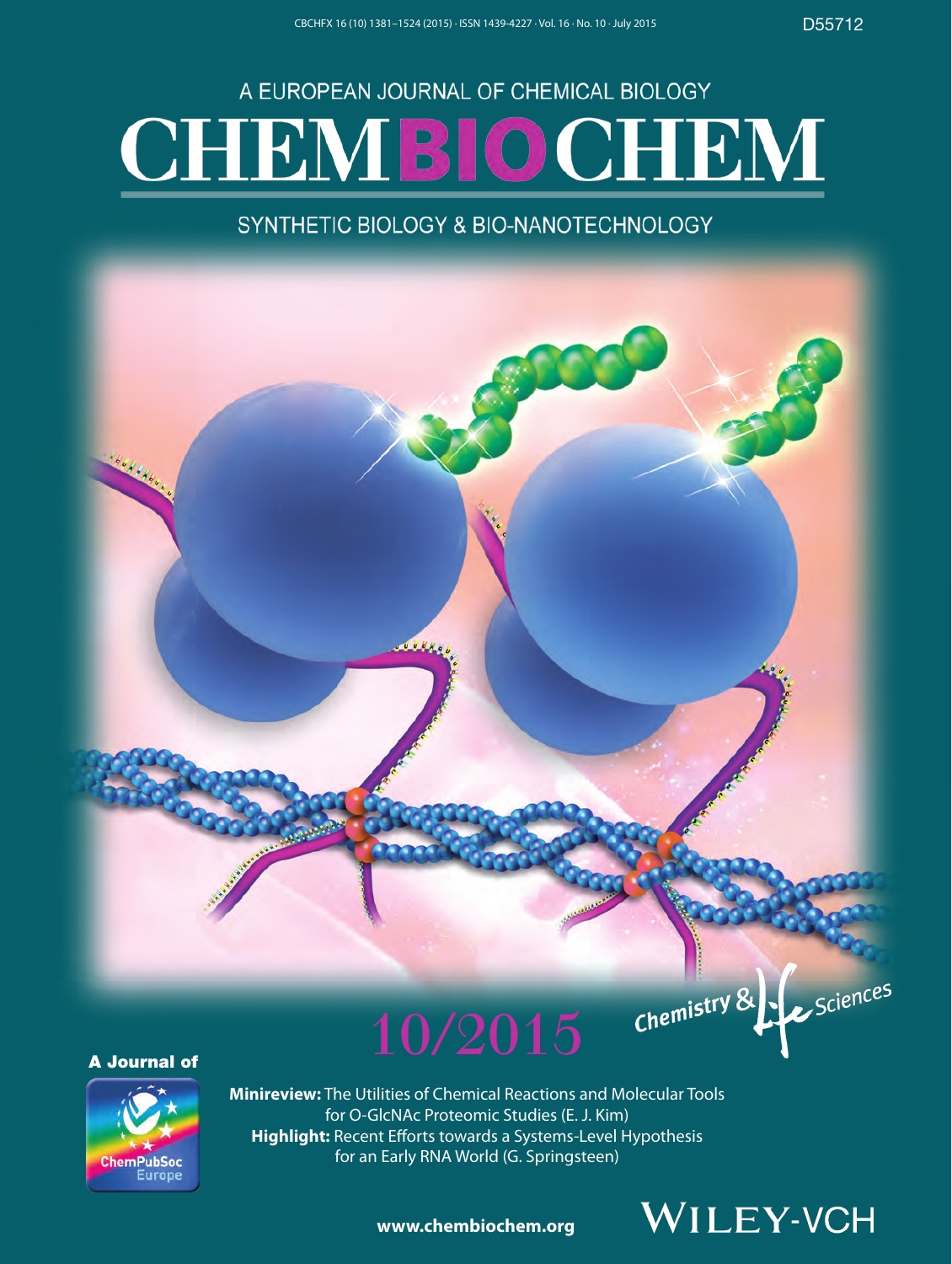

## A Recombinant Collagen–mRNA Platform for Controllable Protein Synthesis

Liping Sun,<sup>[a]</sup> Yuniing Xiong,<sup>[a]</sup> Anat Bashan,<sup>[b]</sup> Ella Zimmerman,<sup>[b]</sup> Shirley Shulman Daube,<sup>[b]</sup> Yoav Peleg,<sup>[b]</sup> Shira Albeck,<sup>[b]</sup> Tamar Unger,<sup>[b]</sup> Hagith Yonath,<sup>[c, d]</sup> Miri Krupkin,<sup>[b]</sup> Donna Matzov, [b] and Ada Yonath\*<sup>[b]</sup>

We have developed a collagen–mRNA platform for controllable protein production that is intended to be less prone to the problems associated with commonly used mRNA therapy as well as with collagen skin-healing procedures. A collagen mimic was constructed according to a recombinant method and was used as scaffold for translating mRNA chains into proteins. Cysteines were genetically inserted into the collagen chain at positions allowing efficient ribosome translation activity while minimizing mRNA misfolding and degradation. Enhanced green fluorescence protein (eGFP) mRNA bound to collagen was successfully translated by cell-free Escherichia coli ribosomes. This system enabled an accurate control of specific protein synthesis by monitoring expression time and level. Luciferase–mRNA was also translated on collagen scaffold by eukaryotic cell extracts. Thus we have demonstrated the feasibility of controllable protein synthesis on collagen scaffolds by ribosomal machinery.

Local protein deficiency is a main cause of medical problems ranging from local injury, wounds or surgery that can lead to death to disability or genetic disorders such as cystic fibrosis (CF).[1] Direct injection of the relevant proteins into the tissue might require repeated injections that could cause severe side effects, including initial burst release.<sup>[2]</sup> Other strategies for tissue regeneration include cell transplantation and gene therapy. A prominent problem associated with autologous cells im-

plants is the difficulty in harvesting a sufficient amount of cells. Moreover, allogeneic and xenogeneic cells possess risks of viral infection and can be immunogenic. Similarly, gene therapy with DNA plasmids or viral vectors has potential disadvantages, including poor control of dosage and duration, low genetransfer efficiency, endogenous virus recombination, oncogenic effects, and unexpected immune responses.<sup>[3]</sup> Thus, an efficient local protein synthesis platform for wound areas, deficient tissues or damaged organs should help regain proper functionality as well as promote tissue repair.

Ribosomes are the universal molecular machines that perform protein biosynthesis according to the genetic code provided to them by messenger RNA (mRNA). So far, in vivo onsite-induced protein biosynthesis by ribosomes has hardly been attempted. Nanoparticles encapsulating luciferase-encoding plasmid and Escherichia coli extract are capable of autonomous synthesis of protein in vitro and in vivo.[4] mRNA vectors have also been used as templates for protein synthesis rather than DNA plasmid due to RNA's low toxicity, low immunogenicity, and high expression efficacy in vivo. It has been shown that modified RNA encoding human vascular endothelial growth factor-A (VEGF-A) led to marked improvement in heart function in a mouse myocardial infarction model.<sup>[5]</sup>

Collagen, which is widely used for tissue engineering, is the main structural protein of various connective tissues.<sup>[6]</sup> All collagen molecules are made up of three polypeptide strands, twisted together into a right-handed triple helix. A distinctive feature of collagen is the repeated GXY sequence, in which G represents glycine and X and Y may be any amino acid. The glycines are located in the interior of the helix, and the amino acids at the Y positions are located at the helix surface.<sup>[7]</sup> Hence their side chains may be chemically modified without perturbing the stable helical structure (Figure S1 in the Supporting Information). Natural collagen can suffer from contamination by infectious agents, heterogeneity, potential immunogenicity, loss of structural integrity, and product standardization.[8] An efficient recombinant collagen should be free of most of these complications, as this is less immunogenic and offers excellent homogeneity. More importantly, collagen gene sequence can be designed according to specific requirements.[9]

The use of immobilized mRNA has been reported previously. Solid surfaces, that is, chip surfaces coated with neutravidin were used for smFRET studies<sup>[10]</sup> and streptavidin-coated beads were useful for other applications.<sup>[11]</sup> However, such systems are less suitable for in situ tissue repair, which requires soft car-

<sup>[</sup>a] Dr. L. Sun, Y. Xiong Department of Biomaterials, College of Materials, Xiamen University 422, Siming South Road, Xiamen 361005 (China) [b] Dr. A. Bashan, Dr. E. Zimmerman, Dr. S. Shulman Daube, Dr. Y. Peleg, Dr. S. Albeck, Dr. T. Unger, M. Krupkin, D. Matzov, Prof. A. Yonath Weizmann Institute of Science 234 Herzl Street, Rehovot 7610001 (Israel) E-mail: ada.yonath@weizmann.ac.il [c] H. Yonath Sheba Medical Center 1 Sheba Street, Tel Hashomer 52621 (Israel) [d] H. Yonath Sackler School of Medicine, Tel Aviv University 10 Levanon Street, Tel Aviv 69978 (Israel) Supporting information for this article is available on the WWW under <http://dx.doi.org/10.1002/cbic.201500205>.  $\bigcap$  © 2015 The Authors. Published by Wiley-VCH Verlag GmbH & Co. KGaA. This is an open access article under the terms of the Creative Commons Attribution Non-Commercial NoDerivs License, which permits use and distribution in any medium, provided the original work is properly cited, the use is non-commercial and no modifications or adaptations are made.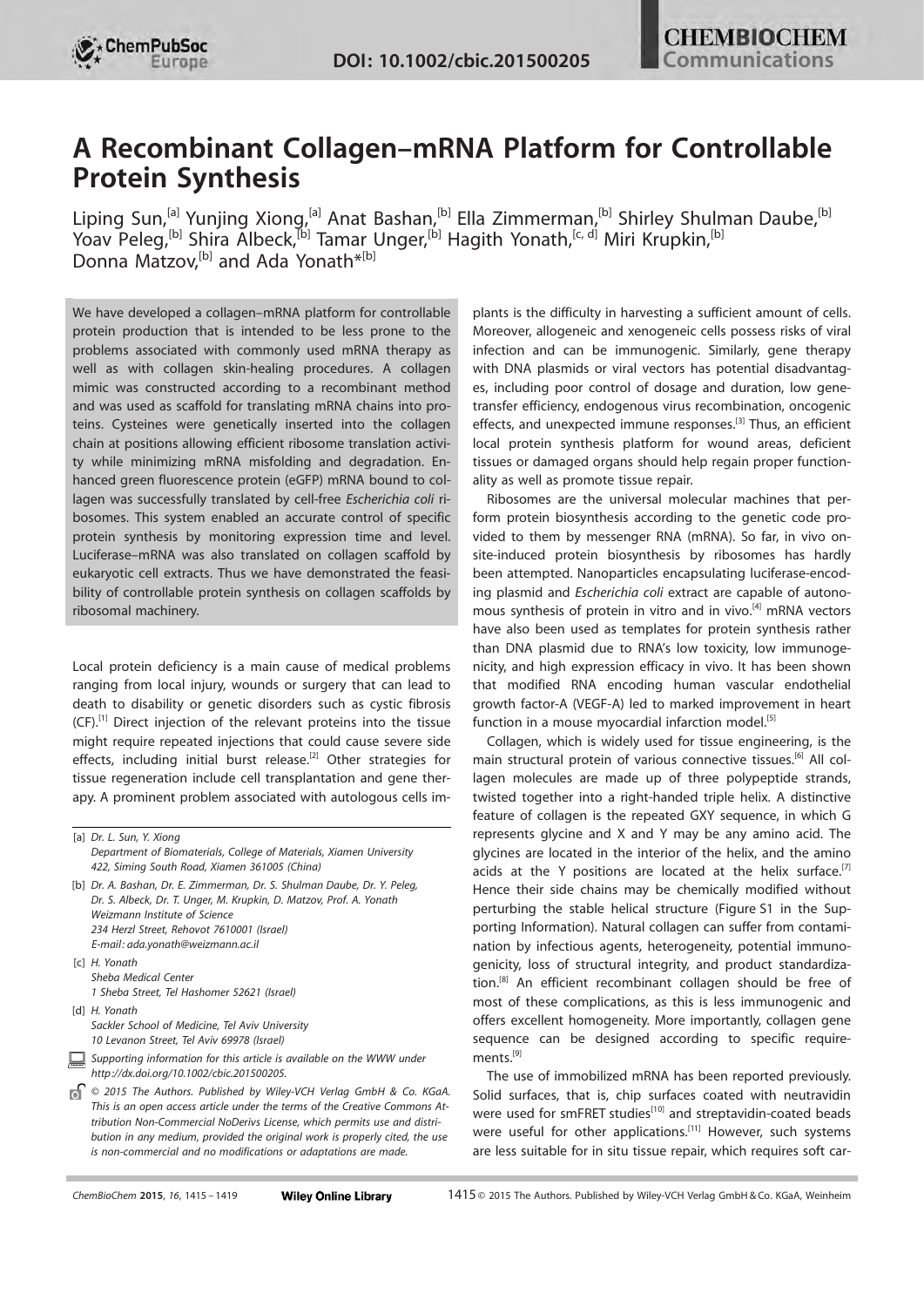

riers. Hence, we focus on mRNA immobilization on natural biological scaffolds, such as collagen.

Benefiting from knowledge of the accurate ribosomal machinery<sup>[12]</sup> alongside collagen's chemical and structural properties, $^{[7]}$  we have developed a new, controllable, recombinant collagen–mRNA system for local protein production. We designed and cloned a collagen gene into which cysteine codons were inserted at positions allowing efficient mRNA binding and ribosome translation activity (Figure S2). As natural collagen contains no cysteine in the GXY repeats region, we inserted two glycine-proline-cysteine (GPC) triplets into our recombinant collagen to provide a functional sulfhydryl group for further reaction with amine-modified mRNA. A bacteriophage T4 fibritin foldon domain at the C terminus serves as a nucleation site to facilitate the correct folding of the collagen triple helix.[13]

Enhanced green fluorescence protein (eGFP) was used as a reporter protein to investigate the feasibility of controllable protein synthesis on collagen scaffold by the ribosomal machinery. mRNA of eGFP was crosslinked to the collagen strand, and eGFP was translated when ribosomes were provided by E. coli extract. Thus, here we demonstrate the construction of a new recombinant collagen–mRNA platform for controllable continuous specific protein synthesis.

Our construct contains collagen bound to an N-terminal maltose binding protein (MBP) domain, a hexahistidine tag, a TEV cleavage site, a Flag tag, and a foldon domain at the C terminus (Figure 1). In principle, our construct could be of a large range of lengths (repeats of the collagen portion), according to need.



Figure 1. A) Schematic representation of the recombinant MBP–collagen. The domains are not drawn to scale; numbers show amino acid positions, with the cysteine residues marked in bold. Yellow, red, green, and purple represent the His<sub>6</sub>-tag, TEV cleavage site, Flag-tag, and foldon domain, respectively. B) Triple-helix representation of MBP–collagen. Left: N-terminal folded MBP domains are (black), right C-terminal foldon domains (purple). Orange spheres represent cysteines in collagen strands.

The tunable distance between the inserted cysteines can be designed to maximize the efficiency of the platform, which is designed such that 1) the SH- insertions should minimize mRNA aggregation and/or misfolding and 2) the platform's multiple sizes are fully under control. This distance, which controls the usability of the platforms (as it directly influences the possible interactions between the bound mRNA chains), depends on the structure of the recombinant modified collagen

scaffold. Hence we verified that it maintains the triple helicity of natural collagen (see below).

An additional parameter is the ribosome size, which is different in prokaryotes and eukaryotes. In this study it was set to 28.8 nm (105 amino acids of the collagen chain, after verifying the formation of triple helices), which is sufficient for E. coli ribosome binding; as its longest dimension is about 25 nm. The chimeric protein MBP–collagen (Figure S2) was expressed in E. coli BL21(DE3) cells and was found to fold as a trimer with a calculated molecular weight (MW) of 184.5 kDa (Figure 2A,



Figure 2. A) SDS-PAGE and Western blot of collagen trimer (unheated sample, lanes 1 and 3) and monomer (heated sample, lanes 2 and 4). B) Schematic representation of the collagen trimer and monomer structures. The calculated molecular weight of the collagen monomer is 61.5 kDa.

lane 1). After 5 min of heating at 90 $^{\circ}$ C under reducing conditions, a monomer band appeared (lane 2). These observations were further supported by western-blot analysis with anti Histag antibody. Lanes 3 and 4 represent trimeric and monomeric MBP–collagen, respectively. These data demonstrated that the collagen trimer was converted to unfolded monomer under reducing condition. Schematic structures of the trimer and monomer are shown in Figure 2 B.

The thermostability of MBP–collagen was further studied by circular dichroism (CD) spectroscopy. The typical peaks for a collagen triple helix, namely a negative peak at 196 nm and a positive peak at 224 nm,<sup>[14]</sup> were observed (Figure 3A). When a sample was heated from 20 to 90 $^{\circ}$ C, the heights of these peaks decreased gradually, thereby indicating denaturation of the collagen. The melting temperature  $(T_m)$  was around 55 °C (Figure 3B). Given the  $T_m$  of human type I collagen (<36 °C), the recombinant MBP–collagen is highly stable. This thermal stability is attributed to the foldon domain and the multiple GPP repeats in MBP-collagen.<sup>[10]</sup> We also investigated the thermostability of MBP–collagen by SDS-PAGE (Figure 3 C). MBP– collagen samples were incubated at different temperatures (30–90 $^{\circ}$ C) for 5 min and analyzed by 10% SDS-PAGE. We found that melting took place at  $50^{\circ}$ C, in accordance with the CD result.

We designed a protein synthesis platform in which mRNA was covalently bound to a collagen scaffold. In this system, the 3'-end of the desired mRNA is modified with an amine and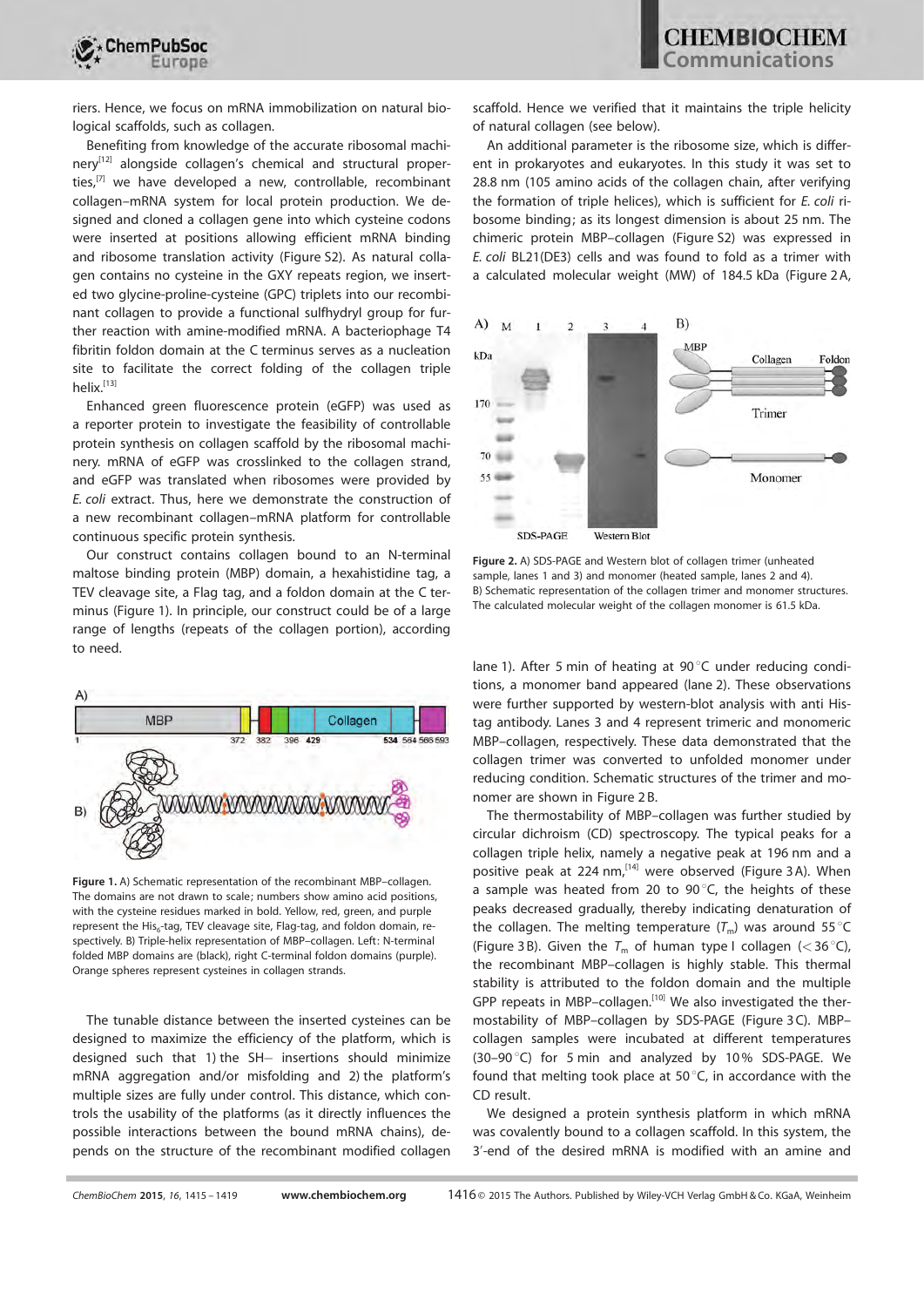

### CHEMBIOCHEM **nmunications**



Figure 3. A) CD spectra of MBP-collagen taken at 20-90 °C. B) Melting curve of MBP-collagen at 196 nm. C) SDS-PAGE of MBP-collagen at 30-90 °C. The positions of the loading well, trimer, and monomer are marked 1, 2 and 3, respectively.

crosslinked to engineered cysteines on MBP–collagen by using the hetero-bifunctional crosslinker sulfo-SMCC.<sup>[15]</sup> Crosslinking the mRNA through its 3'-end rather than the 5' might increase the accessibility of the 5'-end of the mRNA to ribosomes.

A titration experiment was performed to determine the optimal molar ratio of collagen to RNA. Accordingly, crosslinking was performed at a 20:1 collagen:mRNA ratio in order to ensure that no free RNA remained in the solution (Figure 4A).



Figure 4. Titration experiment aimed at resolving RNA–collagen complexes by gel electrophoresis. A) Unmodified RNA (lane 1) and collagen (lane 8) were incubated at a final molar ratio of collagen to RNA of 1:1, 2:1, 4:1, 8:1, 16:1 and 32:1 (lanes 2–7, respectively) and resolved on non-denaturing 1% agarose gel in  $0.5\% \times$  TBE buffer. B) Resolution of RNA-collagen complexes by SDS denaturing agarose gel. Complexes formed between unmodified RNA and collagen (lane 3), or modified RNA and crossed linked to collagen (lane 2) were resolved and compared to unmodified RNA only (lane 1). Bands were imaged after ethidium bromide staining.

The products of the two-step crosslinking reaction were resolved by SDS denaturing agarose gel electrophoresis (Figure 4 B). Nevertheless, it is conceivable that part of the mRNA was nonspecifically bound to the collagen. Indeed, we found that under denaturing conditions the collagen–RNA complexes migrate into the gel, providing a comparison between the crosslinking and nonspecific collagen–RNA complexes (Figure 4B lanes 2 and 3, respectively). The product of the crosslinked reaction migrated slightly faster than the nonspecific complex. In addition, the mRNA was better protected from degradation in the crosslinked reaction, consequently practically no smeared band was observed in the crosslinked RNA–collagen complex (Figure 4 B, lane 2).

In order to test whether the mRNA that is part of a collagen–RNA complex could undergo translation by ribosomes, complexes formed in the crosslinking reaction at a 20:1 collagen:RNA ratio were incubated with E. coli ribosome extract S12 as the source of ribosomal machinery, energy and ions required for the protein translation.<sup>[16]</sup> The 20:1 ratio ensured that very little free RNA was present in the reaction (Figure 4A). We measured the kinetics of eGFP at 37 $^{\circ}$ C. The relative fluorescence units (RFU) of eGFP increased gradually over time (Figure 5 A), reaching maximal fluorescence intensity after



Figure 5. A) Time- and concentration-dependent eGFP biosynthesis on a collagen scaffold ([RNA] = 10-90 ng  $\mu$ L<sup>-1</sup>). B) Comparison of eGFP expression of RNA ( $\bullet$ ) and RNA-collagen ( $\blacksquare$ ). All results are representative of three repeated experiments. Relative fluorescence units (RFU) represent the mean $s +$ standard deviations.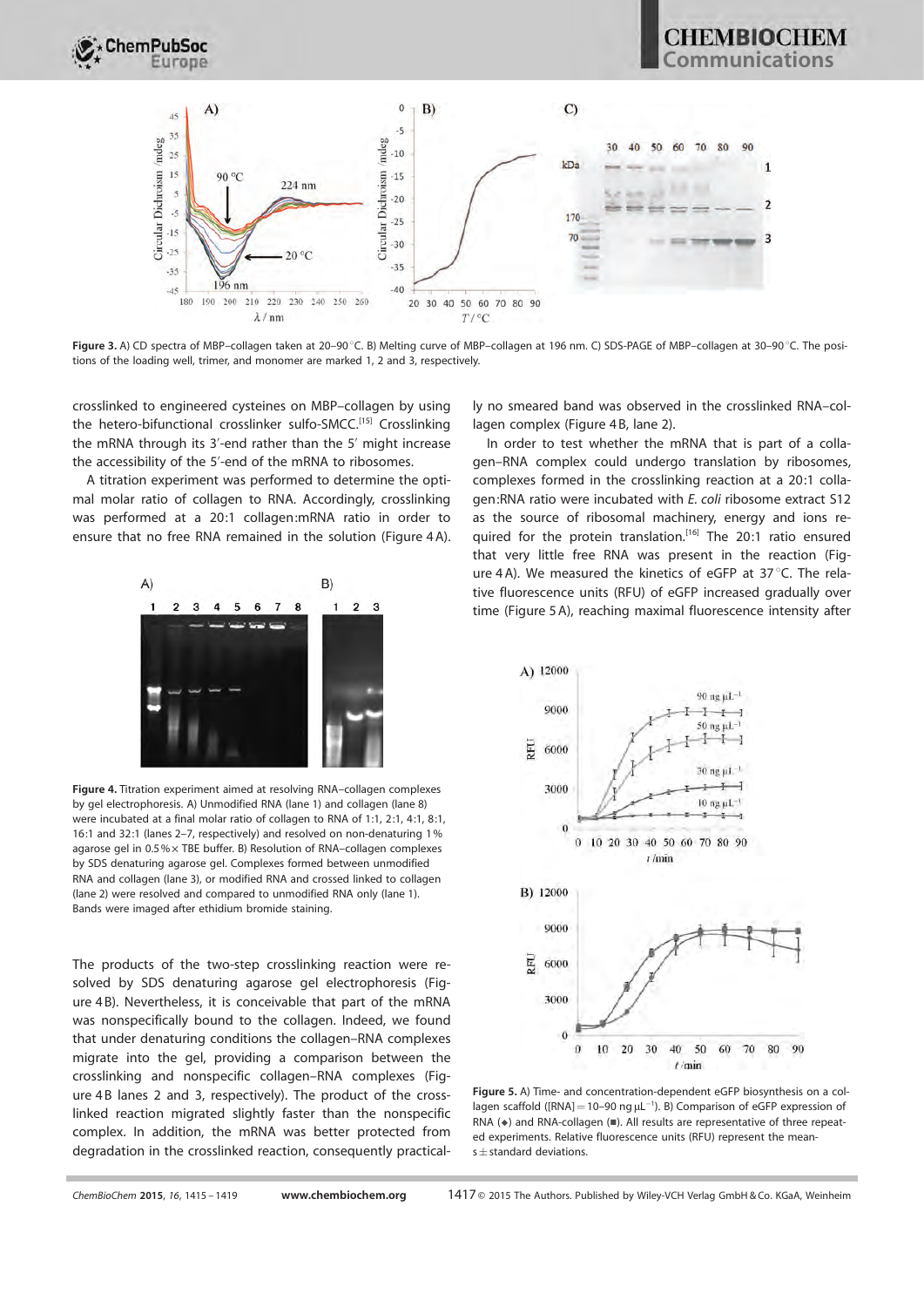

50 min of incubation; eGFP expression level was also found to be dependent on RNA concentration. The RNA–collagen complex showed a similar kinetic profile to eGFP expression from non-crosslinked RNA (Figure 5 B). These results indicated that eGFP was successfully synthesized while associated with the collagen scaffold.

To expand the application of the collagen–mRNA platform in eukaryotic systems, we investigated luciferase synthesis on a collagen scaffold with eukaryotic translation extracts (rabbit reticulocyte lysate) instead of E. coli ribosome extract. The luciferase mRNA–collagen system showed a significantly higher luminescence intensity (Table S2) than the negative control sample, but a lower one than a pure mRNA system; this might be due to mRNA degradation.

So far mRNA treatment is in its embryonic phase because of issues concerning its stability and its tendency to interact with other mRNA chains, self-fold, or aggregate. Our design should minimize these problems because we can select the location of the mRNA on the collagen platform in a fashion that limits its mobility. One way is to position neighboring mRNA chains at intervals compatible with the size of the ribosome, so that the translating ribosome can occupy the space between them (Figure S3). Nevertheless, insertion of mRNA into cells could lead to side effects such as activating the mammalian innate immune response system; this might be solved by incorporating modified nucleosides in mRNA.[17]

The main advantage of our platform is the controllability of its size, shape, and composition. Thus, the sequences of the mRNA chains can be preselected as well as readily exchanged or modified during treatment according to the medical purpose. Other advantages stem from the properties of the recombinant collagen in the proposed platform. First, its sequence can be designed so as not to include any of the collagen antigenic determinants. Second, we have full control of its size—from very large to relatively small—so that it will be endocytosed by protein-deficient cells. In addition, the concentration of synthesized protein can be controlled by the amount of the cell-free system in local surface applications, such as wounds or by the concentration of the added mRNA platform. Moreover, multiple mRNA chains encoding different proteins can be linked to a single collagen scaffold, or to an assembly of scaffolds, thus enabling a combination therapy of multiple protein and peptide drugs. Consequently, the construct can be used to synthesize diverse functional proteins (e.g., growth factors that can promote tissue repair). As this platform enables accurate control of the amounts of specific proteins by selecting the required mRNA sequence, expression time and expression level, it could also provide a platform for personalized medicine.

### Experimental Section

The collagen gene was optimized for E. coli codon usage and cloned into pUC57 plasmid. Collagen was subcloned into a pET-MBP-TevH plasmid by transfer PCR,<sup>[18]</sup> and the sequence was verified by DNA sequencing. The constructed plasmid was transformed into chemically competent E. coli BL21(DE3) cells. The cells were

grown at 37°C in lysogeny broth. Protein expression was induced by isopropyl-D-thiogalactopyranoside (IPTG). MBP–collagen was purified by nickel affinity column chromatography and gel filtration column chromatography on a fast protein liquid chromatography system. SDS-PAGE and western blot were performed to confirm the collagen expression.

EGFP or the luciferase gene was amplified by PCR. PCR products were transcribed to mRNA by T7 RNA polymerase. EGFP RNA was modified with 3'-NH<sub>2</sub>-ATP by using poly-A polymerase. Aminemodified RNA was conjugated to sulfhydryl-containing MBP–collagen by sulfo-SMCC. RNA, collagen and RNA–collagen complex were analyzed by 1% agarose gel electrophoresis with ethidium bromide staining. EGFP and luciferase syntheses on collagen scaffolds were performed by using an E. coli cell-free translation assay and rabbit reticulocyte lysate system, respectively.

S12 cell-free extract was prepared from E. coli strain BL21(DE3) according to a previous report.<sup>[16]</sup> An aqueous solution containing amino acid mix, ATP, E. coli tRNA mixture, S12 extract, and other components was prepared. Collagen–mRNA or eGFP–mRNA  $(250 \text{ ng }\mu\text{L}^{-1})$  was added to this solution at 37°C, thereby commencing the translation reaction. Fluorescence data were collected on a Synergy HT Microplate Reader (BioTek Instruments;  $\lambda_{ex}$  = 485 nm,  $\lambda_{em} = 528$  nm). Collagen–luciferase mRNA complex or luciferase–mRNA was translated in rabbit reticulocyte lysate system at  $30^{\circ}$ C for 1.5 h. Luciferase activity was analyzed by using an Infinite 200 Pro microplate reader (Tecan, Männedorf, Switzerland).

### Acknowledgements

This work was supported by the Kimmelman Center for macromolecular assemblies, the Weizmann Institute and the National Natural Science Foundation of China (81171453). Cloning, expression and purification of recombinant collagen were performed at the Israel Structural Proteomics Center (ISPC), which is supported by the Dana & Yossie Hollander Center for Structural Proteomics.

Keywords: collagen · mRNA · protein synthesis · ribosomes

- [1] D. C. Gadsby, P. Vergani, L. Csanády, Nature [2006](http://dx.doi.org/10.1038/nature04712), 440, 477.
- [2] a) R. M. Boehler, J. G. Graham, L. D. Shea, BioTechniques 2011, 51, 239; b) Y. Ikada, [J. R. Soc. Interface](http://dx.doi.org/10.1098/rsif.2006.0124) 2006, 3, 589.
- [3] a) K. Lee, E. A. Silva, D. J. Mooney, [J. R. Soc. Interface](http://dx.doi.org/10.1098/rsif.2010.0223) 2011, 8, 153 170; b) T. Niidome, L. Huang, [Gene Ther.](http://dx.doi.org/10.1038/sj.gt.3301923) 2002, 9, 1647.
- [4] A. Schroeder, M. S. Goldberg, C. Kastrup, C. G. Levins, R. Langer, D. G. Anderson, [NanoLetters](http://dx.doi.org/10.1021/nl2036047) 2012, 12, 2685.
- [5] L. Zangi, K. O. Lui, A. Gise, Q. Ma, W. Ebina, L. M. Ptaszek, D. Später, H. Xu, M. Tabebordbar, R. Gorbatov, B. Sena, M. Nahrendorf, D. M. Briscoe, R. A. Li, A. J. Wagers, D. J. Rossi, W. T. Pu, K. R. Chien, [Nat. Biotechnol.](http://dx.doi.org/10.1038/nbt.2682) [2013](http://dx.doi.org/10.1038/nbt.2682), 31, 898.
- [6] a) J. Glowacki, S. Mizuno, [Biopolymers](http://dx.doi.org/10.1002/bip.20871) 2008, 89, 338; b) B. Weng, X. Liu, R. Shepherd, G. G. Wallace, [Synth. Met.](http://dx.doi.org/10.1016/j.synthmet.2012.05.022) 2012, 162, 1375.
- [7] a) W. Traub, A. Yonath, D. M. Segal, [Nature](http://dx.doi.org/10.1038/221914a0) 1969, 221, 914; b) A. Yonath, W. Traub, [J. Mol. Biol.](http://dx.doi.org/10.1016/0022-2836(69)90352-0) 1969, 43, 461.
- [8] a) M. D. Shoulders, R. T. Raines, [Annu. Rev. Biochem.](http://dx.doi.org/10.1146/annurev.biochem.77.032207.120833) 2009, 78, 929; b) L. Cen, W. Liu, L. Cui, W. Zhang, Y. Cao, [Pediatr. Res.](http://dx.doi.org/10.1203/PDR.0b013e31816c5bc3) 2008, 63, 492.
- [9] a) Y. Liu, M. Griffith, M. A. Watsky, J. V. Forrester, L. Kuffova, D. Grant, K. Merrett, D. J. Carlsson, [Biomacromolecules](http://dx.doi.org/10.1021/bm060160o) 2006, 7, 1819; b) D. Olsen, C. Yang, M. Bodo, R. Chang, S. Leigh, J. Baez, D. Carmichael, M. Perala, E. R. Hamalainen, M. Jarvinen, J. Polarek, [Adv. Drug Delivery Rev.](http://dx.doi.org/10.1016/j.addr.2003.08.008) 2003, 55, [1547.](http://dx.doi.org/10.1016/j.addr.2003.08.008)
- [10] A. Tsai, G. Kornberg, M. Johansson, J. Chen, J. D. Puglisi, [Cell Rep.](http://dx.doi.org/10.1016/j.celrep.2014.04.033) 2014, 7[, 1521](http://dx.doi.org/10.1016/j.celrep.2014.04.033).
- [11] M. Biyani, Y. Husimi, N. Nemoto, [Nucleic Acids Res.](http://dx.doi.org/10.1093/nar/gkl771) 2006, 34, e140.